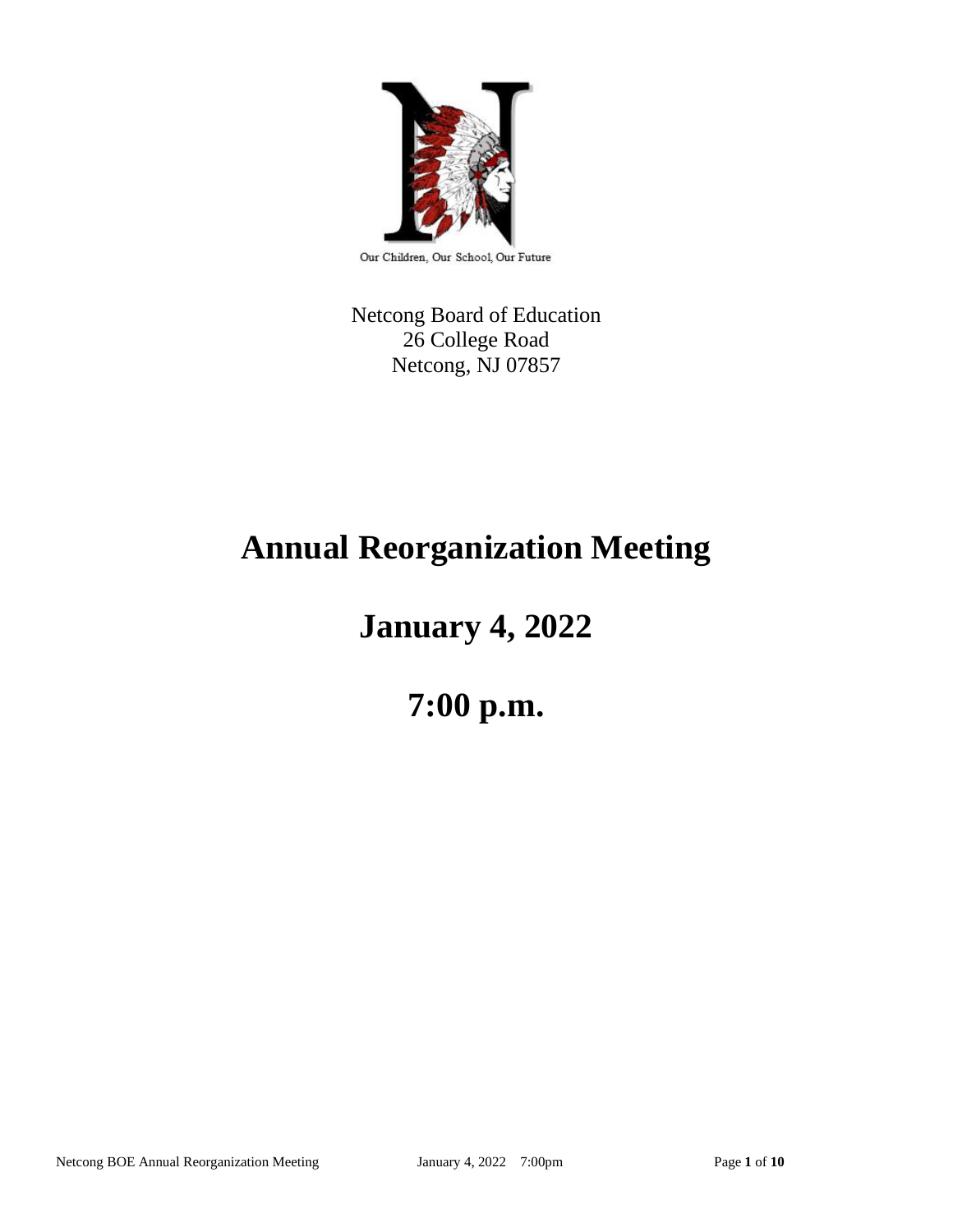# **2021-2022 Netcong Board of Education**

# **Open Public Meeting Proclamation**

The New Jersey Open Public Meeting Law was enacted to ensure the right of the public to have advance notice of and to attend the meetings of public bodies at which any business affecting their interest is discussed or acted upon. In accordance with the provisions of the Act the Board of Education of the Netcong School District in the County of Morris has caused notice of this meeting to be published by having the date, time and place thereof posted. The notice was mailed to the Daily Record and those persons or entities requesting notification, and filed with the municipal clerk of the Borough of Netcong.

Due to the public health emergency in the State of New Jersey, the Board will be conducting a virtual meeting. Directions for accessing the virtual public meeting were posted on the District website: netcongschool.org

# **Mission Statement**

Netcong, a tradition to nurture, inspire, empower, and achieve by all, for all.

# **Board Goals**

- 1. Continue Professional Development for board members with emphasis on training requirements and opportunities.
	- a. Budget/Financial Reports
	- b. Policy
- 2. Use the information from the building facilities audit to update the long-range facilities plan and identify facilities expansion and upgrades needed.
	- a. True completion of Music Room upgrades
- 3. To expand community outreach and build community support.

# **District Goals**

- 1. Administer an ever-evolving state-of-the-art technologically secure and supportive learning environment equipped to deliver 21st century opportunities for students, staff and the community.
- 2. Secure funding to upgrade buildings and grounds to meet the growing needs of the preschool and middle school population while maintaining small class sizes, delivering 21<sup>st</sup> century programs/technology, and providing an inspiring, engaging, and welcoming facility.
- 3. Create a 21st century school environment that embraces and supports community-based, arts- integrated, experiential learning opportunities that are culturally responsive to the increasingly diverse Netcong community.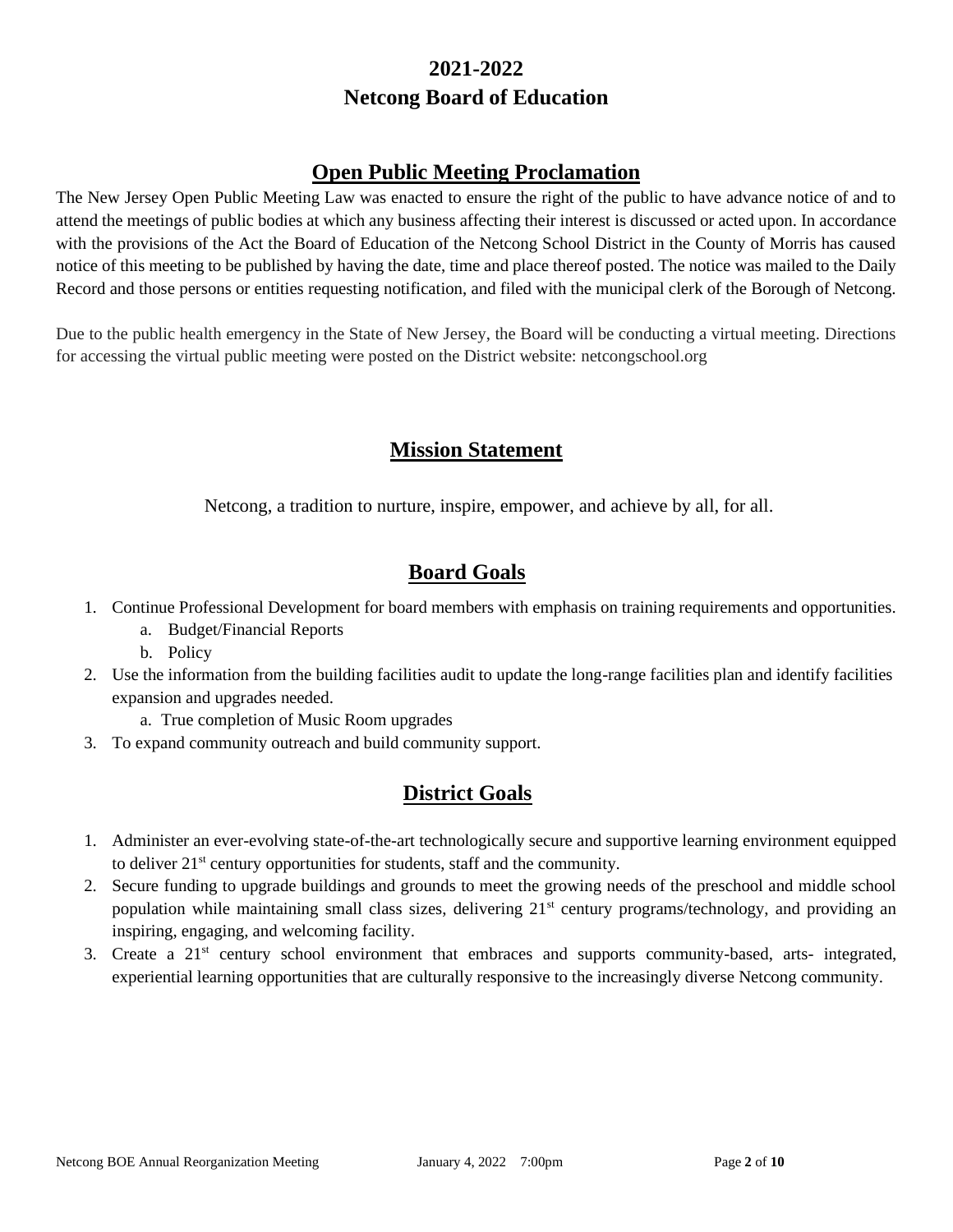*The Board Secretary will temporarily chair the meeting until the Board President has been elected and will then turn the meeting over to the President immediately upon their election.*

# **I. CALL TO ORDER**

**II. FLAG SALUTE**

# **III. ORGANIZATION OF THE BOARD**

# **A. REPORT OF ELECTION RESULTS**

Morris County Clerk and Board of County Canvassers, certified the following election results as follows:

| <b>Netcong Board of Education</b> | <b>Term</b> | <b>TOTAL</b> |
|-----------------------------------|-------------|--------------|
| Karen C. Lapsley                  | 3 years     | 343          |
| Kerri Santalucia                  | 3 years     | 375          |
| Antony J. Arbolino                | 3 years     |              |

# **B. INDUCTION AND ADMINISTRATION OF THE OATH OF OFFICE TO THE NEW AND RE-ELECTED BOARD MEMBERS.**

Administered by Paul Stabile, B.A./Board Secretary, per (N.J.S.A. 18A:12-2.1, R.S. 41:1-3).

# **C. ROLL CALL**

**Arbolino \_\_\_\_\_ Barbero\_\_\_\_ Dalesandro \_\_\_\_ Kranz\_\_\_\_ Lapsley \_\_\_\_ Latham\_\_\_\_ Parks \_\_\_\_** 

**Santalucia\_\_\_\_\_ Stevens \_\_\_\_** 

# **D. BOARD OFFICERS AND APPOINTMENTS**

#### **1. Nomination & Election of President of the Board:**  The meeting is now open for nominations for President of the Board:

| Motion by                     | Nominee   | Seconded By |
|-------------------------------|-----------|-------------|
| Motion by                     | Nominee   | Seconded By |
| Motion to close nominations:  | Motion By | Seconded By |
| Motion to accept nominations: |           |             |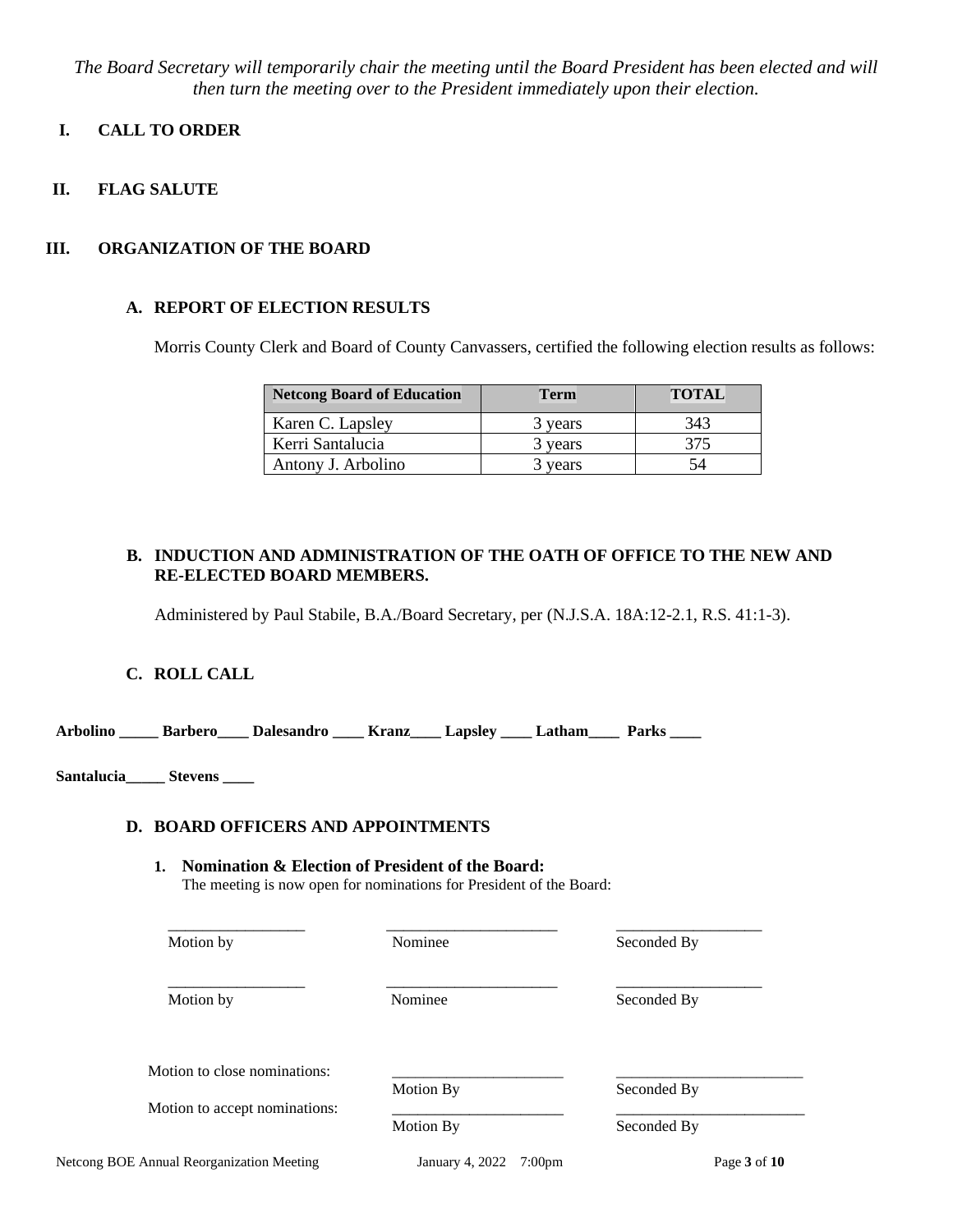## **Vote for President:**

| <b>Board Member</b> | Candidate | <b>Candidate</b> | <b>Candidate</b> |
|---------------------|-----------|------------------|------------------|
| Mr. Arbolino        |           |                  |                  |
| Mr. Barbero         |           |                  |                  |
| Mrs. Dalesandro     |           |                  |                  |
| Mr. Kranz           |           |                  |                  |
| Mrs. Lapsley        |           |                  |                  |
| Mr. Latham          |           |                  |                  |
| Mrs. Parks          |           |                  |                  |
| Ms. Santalucia      |           |                  |                  |
| Mr. Stevens         |           |                  |                  |

Be it resolved, that in accordance with N.J.S.A. 18A:15-1 and Policy 0152 the Netcong School District Board of Education, in the County of Morris, New Jersey, elects \_ as President of the Board of Education, effective immediately, until the next Reorganization meeting as

prescribed by law.

 *(The meeting is now turned over to the Board President.)*

#### **2. Nomination & Election of Vice President of the Board**

The meeting is now open for nominations for Vice President of the Board:

| Motion by                     | Nominee   | Seconded By |
|-------------------------------|-----------|-------------|
| Motion by                     | Nominee   | Seconded By |
| Motion to close nominations:  | Motion By | Seconded By |
| Motion to accept nominations: | Motion By | Seconded By |

# **Vote for Vice President:**

| <b>Board Member</b> | Candidate | <b>Candidate</b> | <b>Candidate</b> |
|---------------------|-----------|------------------|------------------|
| Mr. Arbolino        |           |                  |                  |
| Mr. Barbero         |           |                  |                  |
| Mrs. Dalesandro     |           |                  |                  |
| Mr. Kranz           |           |                  |                  |
| Mrs. Lapsley        |           |                  |                  |
| Mr. Latham          |           |                  |                  |
| Mrs. Parks          |           |                  |                  |
| Ms. Santalucia      |           |                  |                  |
| Mr. Stevens         |           |                  |                  |

Be it resolved, that in accordance with N.J.S.A. 18A:15-1 and Policy 0152 the Netcong School District Board of Education, in the County of Morris, New Jersey, elects \_\_\_\_\_\_\_\_\_\_\_\_\_\_\_\_\_\_\_\_\_\_\_\_\_\_\_\_\_ as Vice President of the Board of Education, effective immediately, until the next Reorganization meeting as

prescribed by law.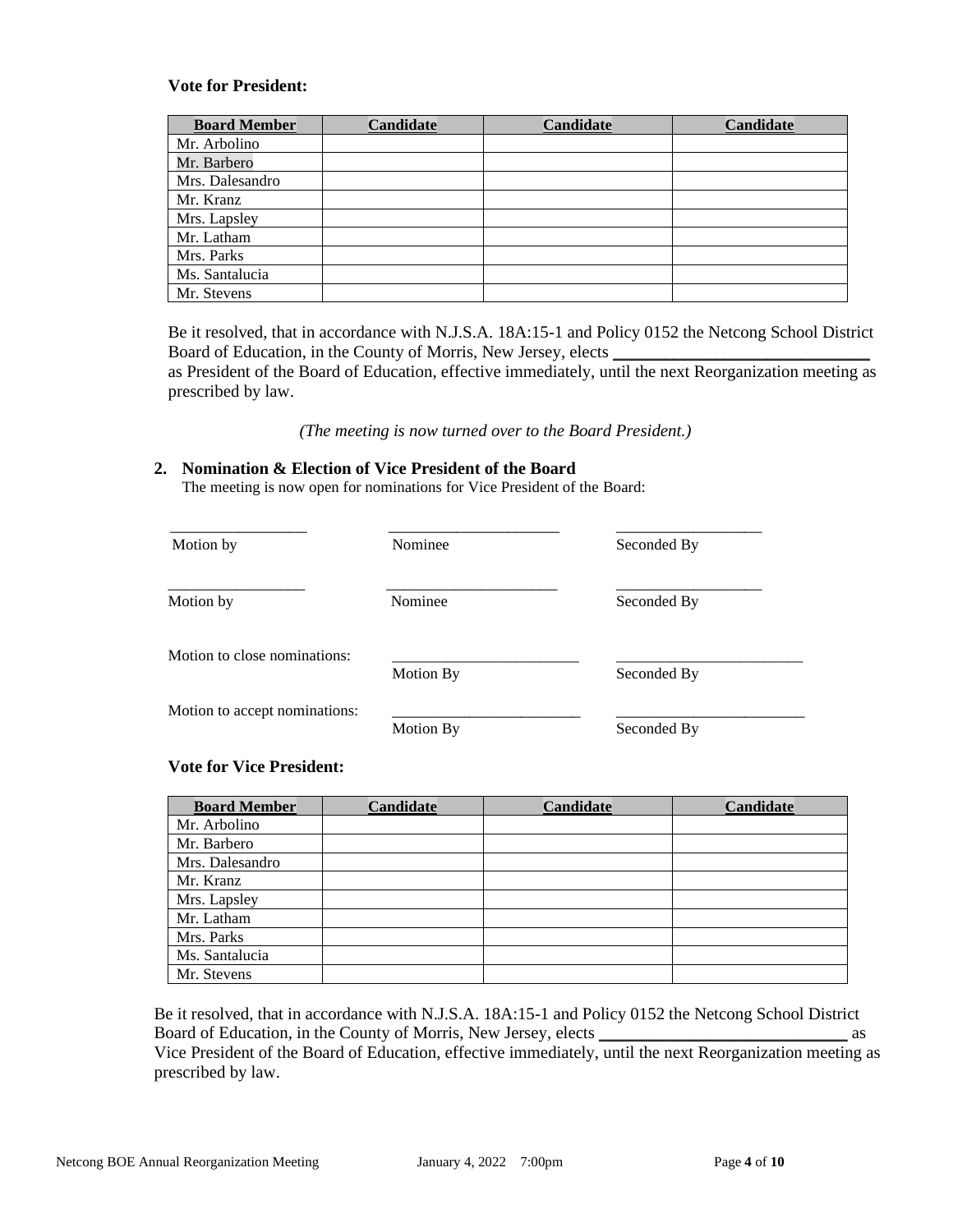# **3. Appointments & Delegates**

Appointment, by the President, of Delegate and Alternates to the New Jersey School Boards Association and the Morris County School Boards Association.

|    |    | <b>Commission Board of Directors:</b> | Appointment, by the President, of a Member and Alternate to the Morris County Educational Services |
|----|----|---------------------------------------|----------------------------------------------------------------------------------------------------|
|    |    | Member                                |                                                                                                    |
| 4. |    | <b>Appointment of Committees</b>      |                                                                                                    |
|    |    | a) Curriculum/Instruction             |                                                                                                    |
|    |    |                                       | Chairperson______________________Member_____________________Member_______________                  |
|    |    | b) Governance, Policy and Finance     |                                                                                                    |
|    |    |                                       | Chairperson Member Member Member                                                                   |
|    |    | c) Facilities and Operations          |                                                                                                    |
|    |    |                                       |                                                                                                    |
|    |    | d) Personnel                          |                                                                                                    |
|    |    |                                       | Chairperson Member Member Member Member                                                            |
|    | e) | <b>Negotiations</b>                   |                                                                                                    |
|    |    |                                       | Chairperson Member Member Member                                                                   |
|    | f  | <b>Board Liaisons</b>                 |                                                                                                    |
|    |    | <b>NEF</b>                            |                                                                                                    |
|    |    | <b>PTA</b>                            |                                                                                                    |
|    |    | <b>Town Council</b>                   |                                                                                                    |
|    |    | <b>Recreation Commission</b>          |                                                                                                    |
|    |    | <b>Planning Board</b>                 |                                                                                                    |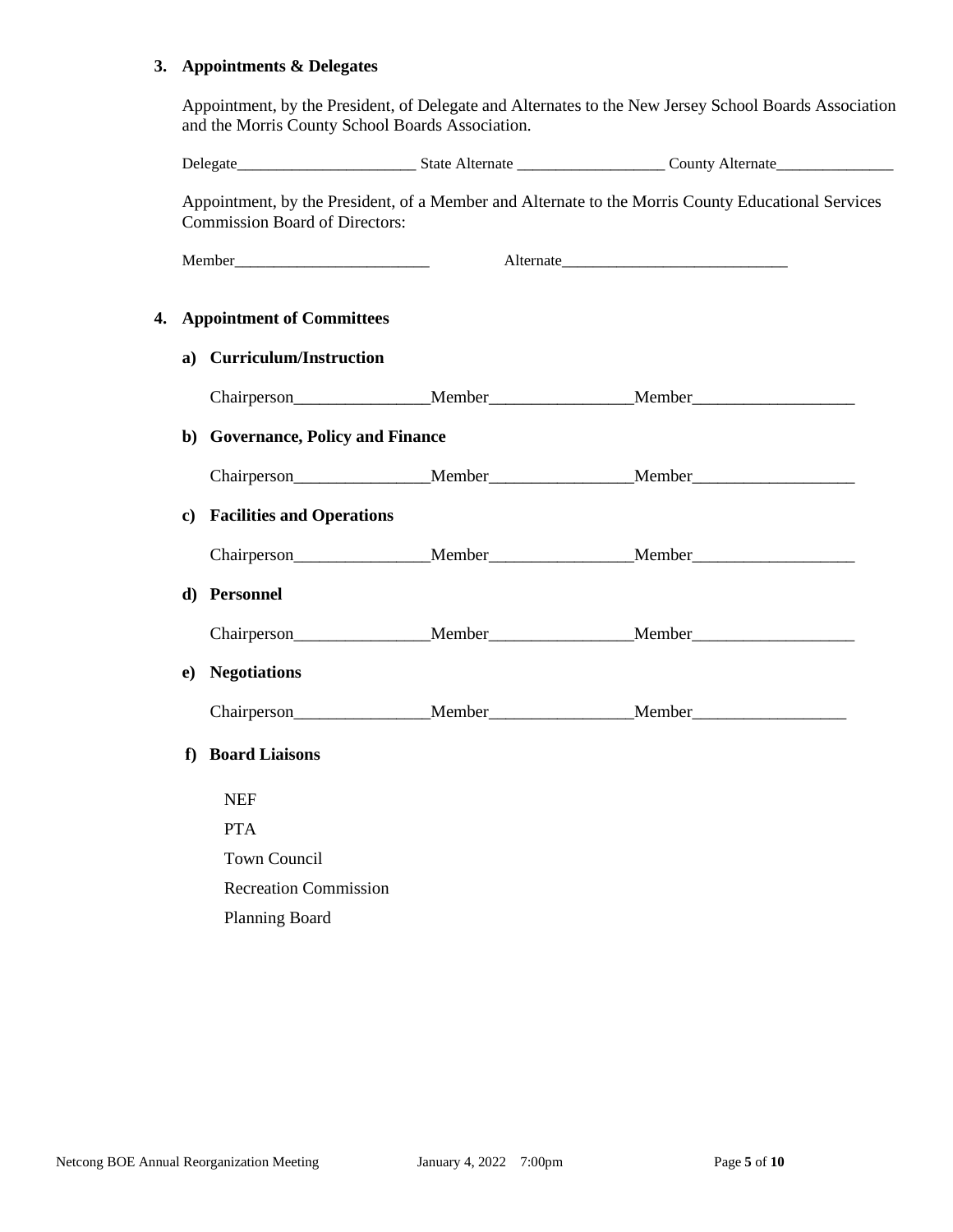# **IV. ANNUAL APPROVAL OF MOTIONS**

Be it resolved that resolution A-I be adopted as presented:

### **A. Code of Ethics**

Be it resolved, in accordance with Bylaw 9271 "Code of Ethics," the Board of Education shall discuss the Board Member Code of Ethics annually at a regularly scheduled public meeting. Each member shall sign documentation that he/she has received a copy of it and has read and understood it.

- a. I will uphold and enforce all laws, rules and regulations of the state Board of Education and court orders pertaining to schools. Desired changes shall be brought about only through legal and ethical procedures.
- b. I will make decisions in terms of the educational welfare of children and will seek to develop and maintain public schools that meet the individual needs of all children regardless of their ability, race, creed, sex or social standing.
- c. I will confine my board action to policy making, planning and appraisal, and I will help to frame policies and plans only after the board has consulted those who will be affected by them.
- d. I will carry out my responsibility not to administer the schools, but together with my fellow board members, to see that they are well run.
- e. I will recognize that authority rests with the board of education and will make no personal promises nor take any private action that may compromise the board.
- f. I will refuse to surrender my independent judgment to special interest or partisan political groups or to use the schools for personal gain or for the gain of friends.
- g. I will hold confidential all matters pertaining to the schools, which, if disclosed, would needlessly injure individuals, or the schools. In all other matters, I will provide accurate information and, in concert with my fellow board members, interpret to the staff the aspirations of the community for its school.
- h. I will vote to appoint the best-qualified personnel available after consideration of the chief administrative officer.
- i. I will support and protect school personnel in proper performance of their duties.
- j. I will refer all complaints to the chief administrative officer and will act on the complaints at public meetings only after failure of an administrative solution.

#### **Roll Call:**

|  | <b>Arbolino</b> | Barbero | Dalesandro | Kranz | Lapsley | Latham | <b>Parks</b> |
|--|-----------------|---------|------------|-------|---------|--------|--------------|
|--|-----------------|---------|------------|-------|---------|--------|--------------|

**Santalucia\_\_\_ Stevens \_\_\_\_**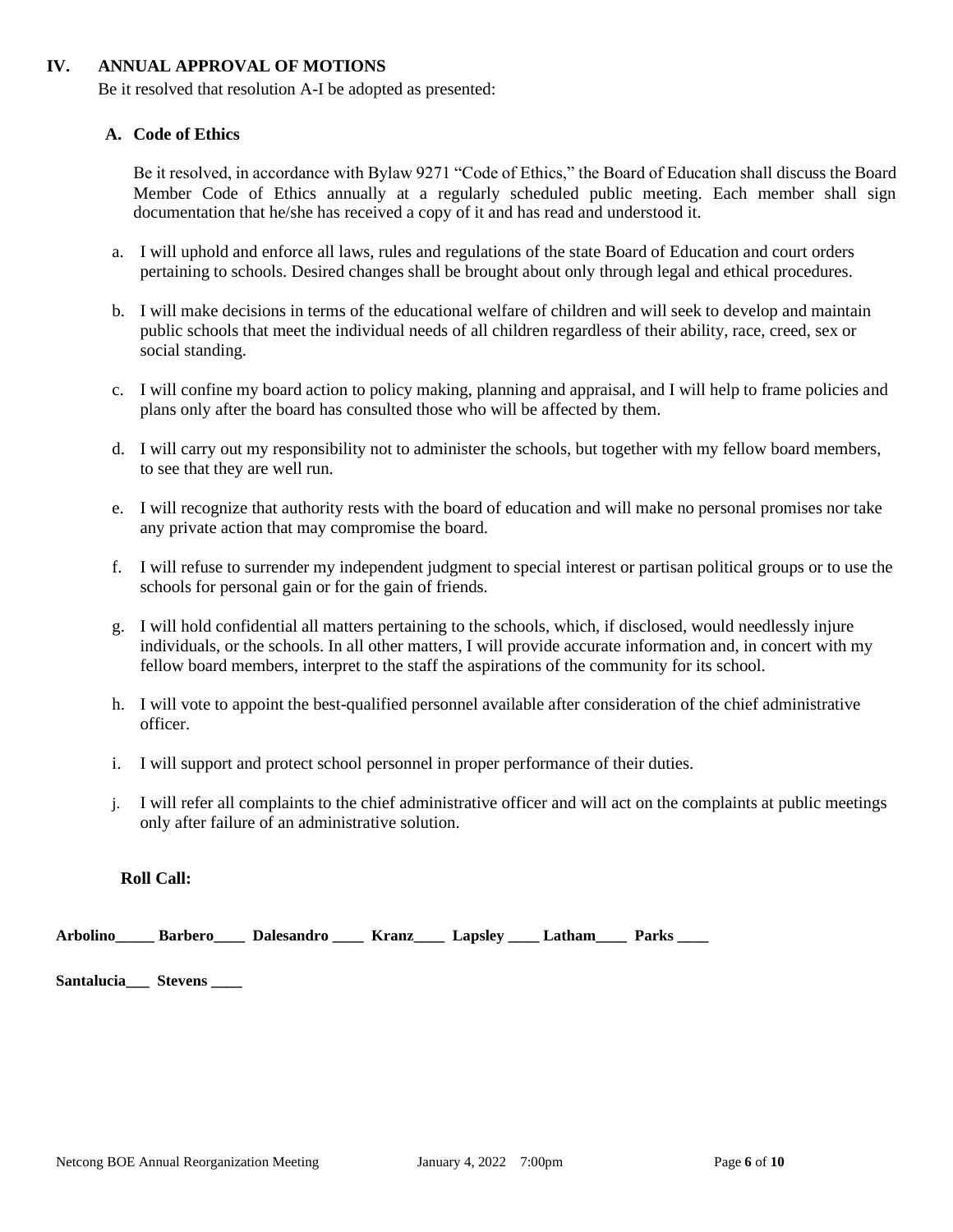## **B. 2022 Meeting Schedule**

Be it resolved by the Board of Education of Netcong, in the County of Morris, New Jersey will meet the following Tuesday's beginning at 7:00 p.m., unless otherwise noted:

| <b>REGULAR BOARD MEETINGS</b>  |
|--------------------------------|
| January 25, 2022               |
| February 22, 2022              |
| March 22, 2022                 |
| April 27, 2022                 |
| May 24, 2022                   |
| June 21, 2022                  |
| July 19, 2022                  |
| August 23, 2022                |
| September 27, 2022             |
| October 18, 2022               |
| November 15, 2022              |
| December 13, 2022              |
| January 3, 2023 Reorganization |

# **C. Continuing Action**

Be it resolved by the Board of Education of Netcong, to accept, ratify and adopt all of the rules, Policies, By-Laws, contracts and actions heretofore made, adopted and entered into by the preceding Boards of Education of the Netcong School District.

Be it further resolved that the Board of Education of Netcong to the extent consistent with State Law, Policies and By-Laws of the Board will be guided by "Robert's Rules of Order" as per Board policy 0164.

Be it resolved by the Netcong Board of Education to approve all policies, rules, regulations, handbooks, and other legislative or regulatory action of this Board, in force immediately prior to the Reorganization Meeting, are hereby continued in force, as if the Board Year had not changed.

# **D. Annual Appointments**

Be it resolved by the Board of Education of Netcong, in the County of Morris, New Jersey that the following annual appointments are made:

- 1. Mr. Paul Stabile, Board Secretary
- 2. Nisivoccia, LLP, Public School Accountants
- 3. Dr. Joseph Casella, School Physician
- 4. Jamie Anastasio, Psychological Examiner
- 5. Kurt Ceresnak, Attendance Officer
- 6. Ms. Rene Metzgar, Treasurer of School Monies
- 7. Adams, Gutierrez & Lattiboudere, LLC, Attorney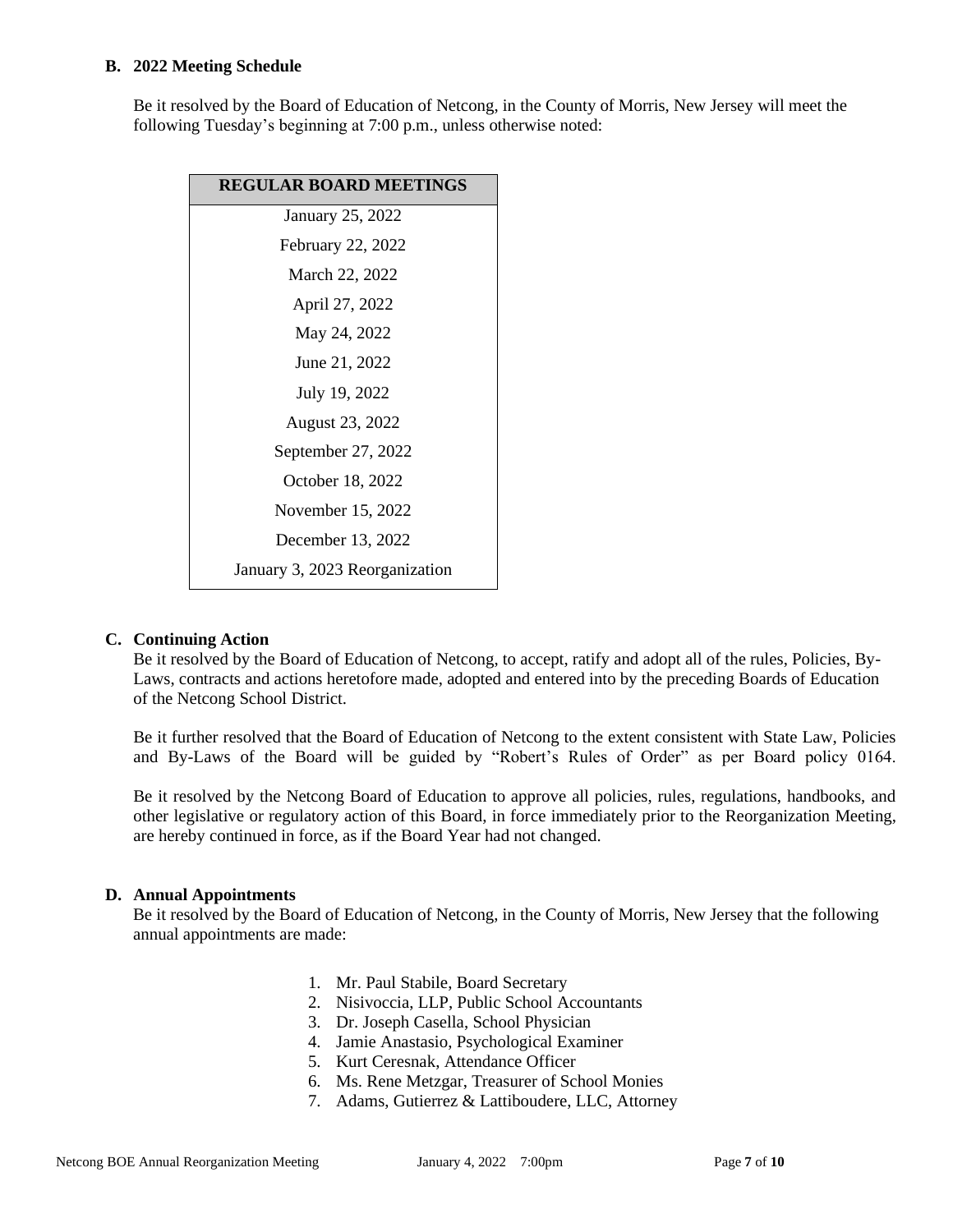# **E. Designation of Newspaper**

Be it resolved by the Board of Education of Netcong, in the County of Morris, New Jersey, that the Daily Record is hereby designated as the official newspaper of the Board, and the official newspaper for the publication of Board meetings, effective January 4, 2022, until the next annual Reorganization Meeting of this Board.

#### **F. Doctrine of Necessity**

Be it resolved, whereas, the School Ethics Act, N.J.S.A. 18AA:12-21 et seq. was enacted by the New Jersey State Legislature to ensure and preserve public confidence in school board members and school administrators and to provide specific ethical standards to guide their conduct; and

Whereas, questions have arisen regarding how a Board should invoke the Doctrine of Necessity when a quorum of a board of education has conflicts of interest on a matter required to be voted upon; and

Whereas, the School Ethics Commission has provided some guidance in Public Advisory Opinion A03-98 (April 1, 1998) but finds that there is a need to repeat and clarify its opinion; and

Whereas, the opinion set forth that, when it is necessary for a Board to invoke the Doctrine of Necessity, the Board should state publicly that it is doing so, the reason that such action is necessary and the specific nature of the conflicts of interest; and

Whereas, the opinion further provided that if the Board must invoke the Doctrine of Necessity not just to vote, but also to form a negotiations committee because it is without even three members to serve as a committee, then the Board must determine whether to act as a committee of the whole or to choose a smaller negotiations committee from among its members after stating publicly its reason for doing so as set forth above; and

Whereas, in keeping with the Legislative purpose as set for the in N.J.S.A. 18A:12-22(a) the School Ethics Commission views public disclosure of conflicts of interest to be paramount when it is necessary to invoke the Doctrine of Necessity;

Be it further resolved that the School Ethics Commission hereby requires Boards of Education and Charter School Boards of Trustees that must invoke the Doctrine of Necessity to adopt a resolution setting forth that they are invoking the Doctrine, the reason for doing so and the specific nature of the conflicts of interest; and

Be it further resolved that Boards of Education and Charter School Boards of Trustees that invoke the Doctrine are directed to read the resolution at a regularly scheduled public meeting, post it where it posts public notices for 30 days and provide the Commission with a copy;

Be it further resolved that the Commission shall distribute this Resolution to the county superintendents for distribution to the school districts and charter schools, the New Jersey School Boards Association, the New

Jersey Principals and Supervisors Association, the New Jersey Association of School Administrators, the New Jersey Association of School Business Officials, and the New Jersey Education Association.

# **G. School Depositories, Accounts, & Signatories**

Be it resolved by the Board of Education of Netcong, in the County of Morris, New Jersey, that the following be and are hereby designated as the official depositories of the Board, effective January 4, 2022 until the next Reorganization Meeting of this Board. Valley National and Wells Fargo (facsimile stamps can be used with advance permission)

Be it further resolved that all funds on deposit in the general checking account, payroll agency account, payroll, and food service account at Valley National be withdrawn only on School Warrant of said Board of Education as per signature cards which are approved by the Board of Education.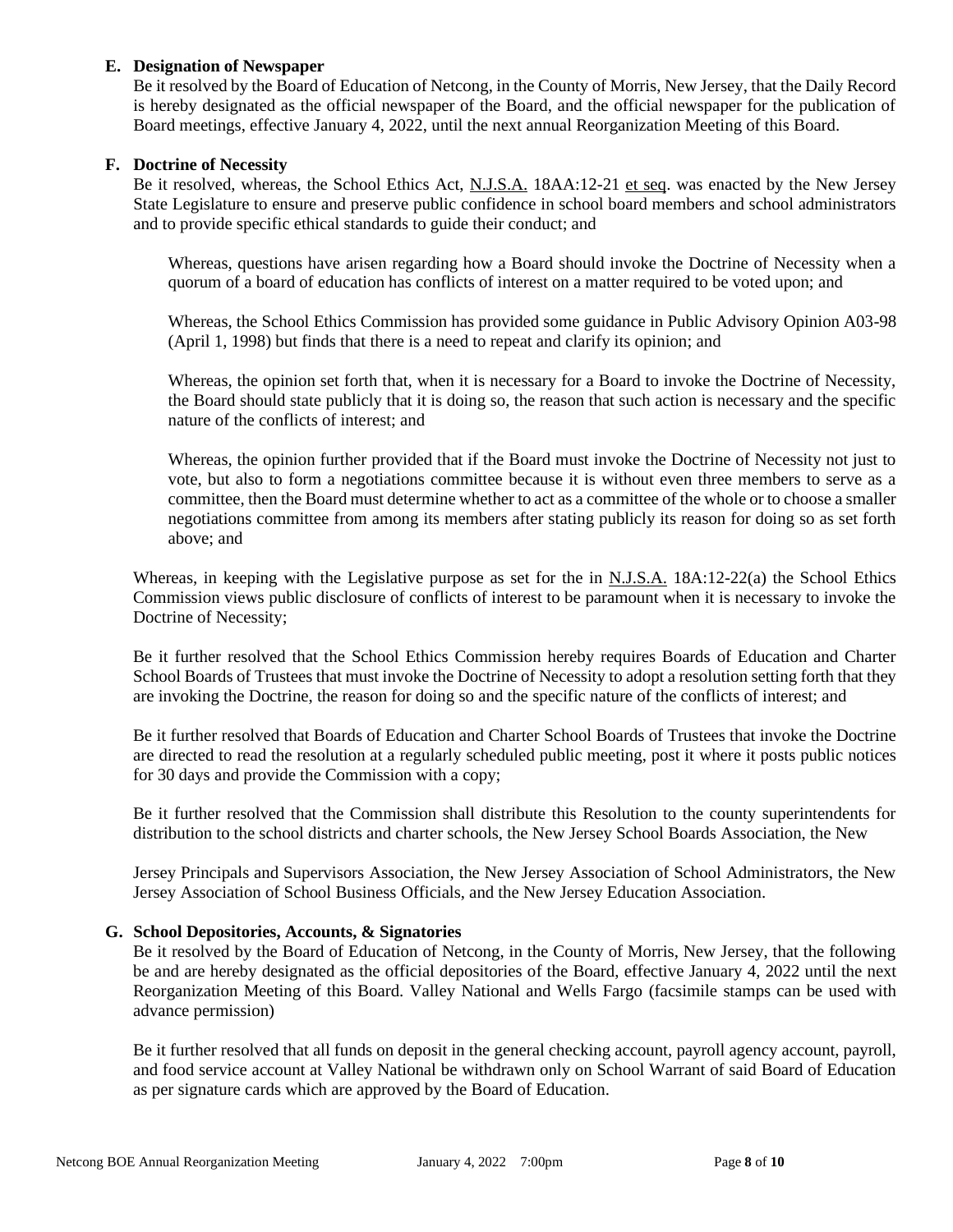Be it further resolved that all funds on deposit in the student activities account be withdrawn only on School Warrant of said Board of Education as per signature cards which are approved by the Board of Education.

| <b>Bank Accounts</b>      | <b>Signatures</b>                                                             | <b>Bank</b>                 |
|---------------------------|-------------------------------------------------------------------------------|-----------------------------|
| General Account           | Board Pres, Treas. of School Monies, BA/BS, Superintendent = min 3 sign. Req. | <b>Valley National Bank</b> |
| Payroll Agency            | Board Pres, Treas. of School Monies, BA/BS, Superintendent= 1 sign. Req.      | <b>Valley National Bank</b> |
| Pavroll                   | Board Pres, Treas. of School Monies, BA/BS, Superintendent= 1 sign. Req.      | <b>Valley National Bank</b> |
| Food Service              | Board Pres, Treas. of School Monies, BA/BS, Superintendent= 1 sign. Req.      | <b>Valley National Bank</b> |
| <b>Student Activities</b> | BA/BS, Superintendent, School Secretary = min 2 sign. Req.                    | Wells Fargo                 |
| Lisa Williams Scholarship | Board Pres, Treas. of School Monies, BA/BS, Superintendent= min 3 sign. Req.  | <b>Valley National Bank</b> |

# **H. Travel Expenses**

Be it resolved, whereas, the Netcong Board of Education recognizes school staff and Board members will incur travel expenses related to and within the scope of their current responsibilities and for travel that promotes the delivery of instruction or furthers the efficient operation of the school district; and

Whereas, N.J.A.C. 6A:23A-7.1 et seq. requires Board members to receive approval of these expenses by a majority of the full voting membership of the Board and staff members to receive prior approval of these expenses by the Superintendent of Schools and a majority of the full voting membership of the Board; and

Whereas, a Board of Education may establish, for regular district business travel only, an annual school year threshold of \$1,500 per staff member where prior Board approval shall not be required unless this annual threshold for a staff member is exceeded in a given school year (July 1 through June 30); and

Whereas, travel and related expenses not in compliance with N.J.A.C. 6A:23B-1.1 et seq., but deemed by the Board of Education to be necessary and unavoidable as noted on the approved Board of Education Out of District Travel and Reimbursement Forms; now therefore, be it resolved, the Board of Education approves all travel not in compliance with N.J.A.C. 6A:23-7.1 et seq. as being necessary and unavoidable as noted on the approved Board of Education Out of District Travel and Reimbursement Forms; and

Be it further resolved, the Board of Education approves travel and related expense reimbursements in accordance with N.J.A.C. 6A:23A-7.3, to a maximum expenditure of \$1,500 for all staff and board members.

# **I. Re-Adoption of Curriculum**

Be it resolved, that the Netcong Board of Education move that all current written curriculum, courses, textbooks, workbooks, and ancillary materials of the District be adopted for the period from the date of this Reorganization Meeting until the Reorganization Meeting in the next calendar year, unless modified upon the recommendation of the Superintendent.

### **Roll Call:**

**Arbolino \_\_\_\_\_ Barbero\_\_\_\_ Dalesandro \_\_\_\_ Kranz\_\_\_\_ Lapsley \_\_\_\_ Latham\_\_\_\_ Parks \_\_\_\_** 

**Santalucia\_\_\_ Stevens \_\_\_\_** 

# **V. Information/Reports/Actions**